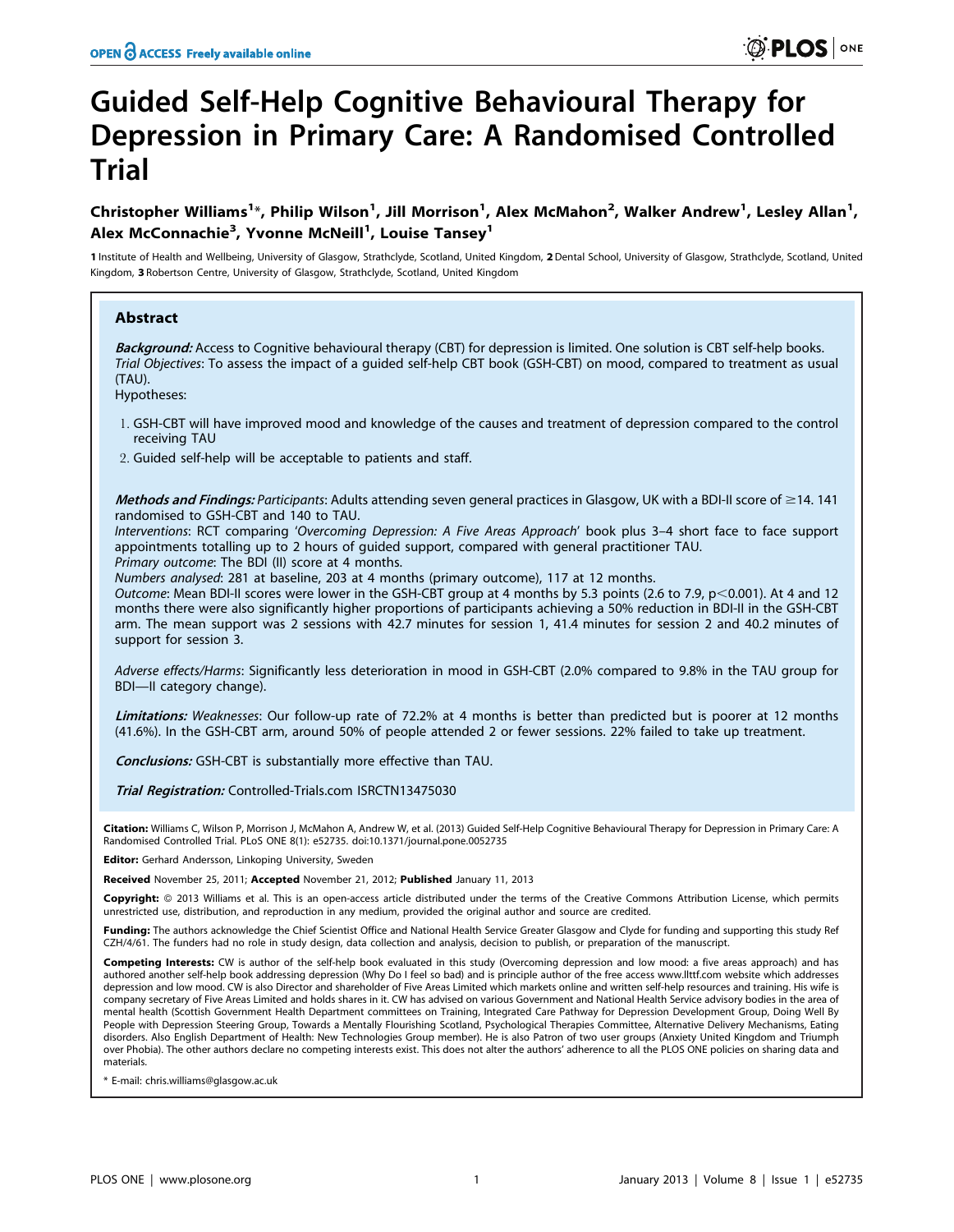## Introduction

Cognitive behavioural therapy (CBT) is a short-term psychological therapy that is effective in the treatment of depression [1]. CBT is usually provided by specialist psychotherapists; but access to such services is generally limited. One possible solution is to use self-help materials incorporating a CBT approach, or 'bibliotherapy' [2].

Self-help is viewed very positively by the public [3]. A recent systematic analysis has confirmed the overall effectiveness of CBT self-help and identified that packages are best delivered as guided self-help (GSH), with guidance/support from a worker who does not necessarily have to be clinically qualified [4]. This gives greater improvement for depression than unguided/unsupported selfhelp.

Overcoming Depression: A Five Areas Approach' [5] is a structured selfhelp treatment for depression. It contains stand alone CBT workbooks covering topics such as Practical Problem Solving, Being Assertive, Using Antidepressant Medication, Overcoming Sleep Problems and others. The content was developed in liaison with primary and secondary health care practitioners [6]. Workbooks are designed to be jargon-free and have a low reading age, high accessibility [7] and can be used in a modular fashion. One model of time-limited and focused delivery of GSH-CBT is the use of a ''2+1'' design comprising two short support sessions one week apart followed by a third session at a later date [8].

We aimed to evaluate the use of the workbooks supported by a non-clinically qualified psychology graduate using three 40 minute appointments at 1, 2 and 4 weeks (the 2+1 model) alongside standard care by the family physician (GP), with GP treatment as usual (TAU) alone.

The study hypotheses were:

- 1. Patients using GSH-CBT will have:
- a. Improved mood measured by the Beck Depression Inventory (BDI-II) [9] at 4 months
- b. Improvement in the Clinical Outcomes in Routine Evaluation - Outcome Measure (CORE-OM) [10]
- c. Improved knowledge of the causes and treatment of depression compared to the control group receiving treatment as usual
- 2. Written self-help will be acceptable to both patients and staff within a primary care setting.

## Methods

The protocol for this trial and supporting CONSORT checklist are available as supporting information; see Checklist S1 and Protocol S1. Ethics approval was granted by NHS Glasgow Primary Care – Community and Mental Health Research Ethics Committee - 02/24.

### Patients

Patients aged 18 years or over presenting to one of seven National Health Service general practices in Glasgow, Scotland, UK with symptoms of depression, a Beck Depression Inventory–II (BDI-II) score of 14 or more, and ability to use the written materials (i.e. no visual or reading problems, learning difficulties or dementia) were offered entry into the study. Any clinical member of the primary care team (general practitioners - GPs - or nurses) could refer to the study. In order to exclude potential participants for whom the intervention might be clinically inappropriate in a consistent way, a simple exclusion algorithm based on the BDI-II scoring was adopted using cut-off points chosen by the authors. Patients with active suicidal intent (scoring 2 or more on the BDI-II suicidal thoughts item) were excluded as such patients need more than GCBT-SH or TAU. Also excluded were those who were unable to use the materials because of impaired concentration and motivation (scoring 7 or more on the combined BDI-II items for energy, concentration difficulty and tiredness – items 15, 19 and 20) as they would experience difficulty in using the written materials effectively.

### Study Design

This is a parallel group randomised controlled trial (RCT) comparing GSH-CBT plus routine primary care treatment with primary care treatment as usual alone (TAU). Allocation was at an individual level. Any apparently suitable patient with low mood expressing an interest in the study were seen by the research assistant (RA) within a week at their general practice.

At the initial appointment, the RA checked the inclusion/ exclusion criteria and obtained written informed consent from all participants. Baseline assessment measures were completed with the RA (CORE-OM; and Patient Questionnaire – PQ [11] addressing mental health literacy. The PQ questionnaire is a nonvalidated questionnaire asking about the participants previous and current attitudes and use of self-help resources, their knowledge of the causes and treatment options for depression, and self-rated knowledge in identifying and changing problems such as negative thoughts (Mental health literacy). The CORE-OM comprises 34 items and measures four domains (subjective well-being, symptoms, life-functioning, and risk to self and to others). Each item is scored on a 5-point scale ranging from 0 (not at all) to 4 (most or all of the time). We report here only CORE total score.

After baseline measures, patients were randomised using an automated remote telephone system to the GSH-CBT or TAU groups. The referring clinician was informed about whether patients were eligible, whether they entered the study and of their score on the BDI-II suicide screening question.

If participants were allocated to the GSH-CBT intervention, they were offered their first appointment with the psychology graduate within 7 days at their own general practice. Three face to face support sessions of approximately 40 minutes could be delivered per protocol; with the option of a fourth session if needed with a support/guidance target ranging from 0–160 minutes depending on take-up. The first appointment focussed on an introduction to the use of the self-help materials. The patient was given a copy of Workbook 1 (''Understanding depression'') and instructed on how to use it. At session 2, the first workbook was reviewed before a joint decision identified an additional 1–2 treatment workbooks to be used between sessions 2 and 3. These were chosen on the basis of the initial self-assessment in the Understanding depression workbook. At session 3, there was a final review of their progress. The relapse prevention workbook and up to one or two additional workbooks were also offered at this final appointment. The workbooks aimed to be accessible with a reading age of around 12 years, and aimed to communicate key CBT principles in a low jargon way. Case examples, illustrations, text and interactive worksheets encouraged users to self-assess, and then choose which topics (workbooks) they would work on. Each workbook included a Putting into Practice (homework) plan to encourage application in the reader's own life. The choice of workbooks followed a core/options approach where the initial workbook (self-assessment) helped identify what problem areas the person wished to work on. In the final support session the focus was on the Planning for the Future (relapse prevention) workbook.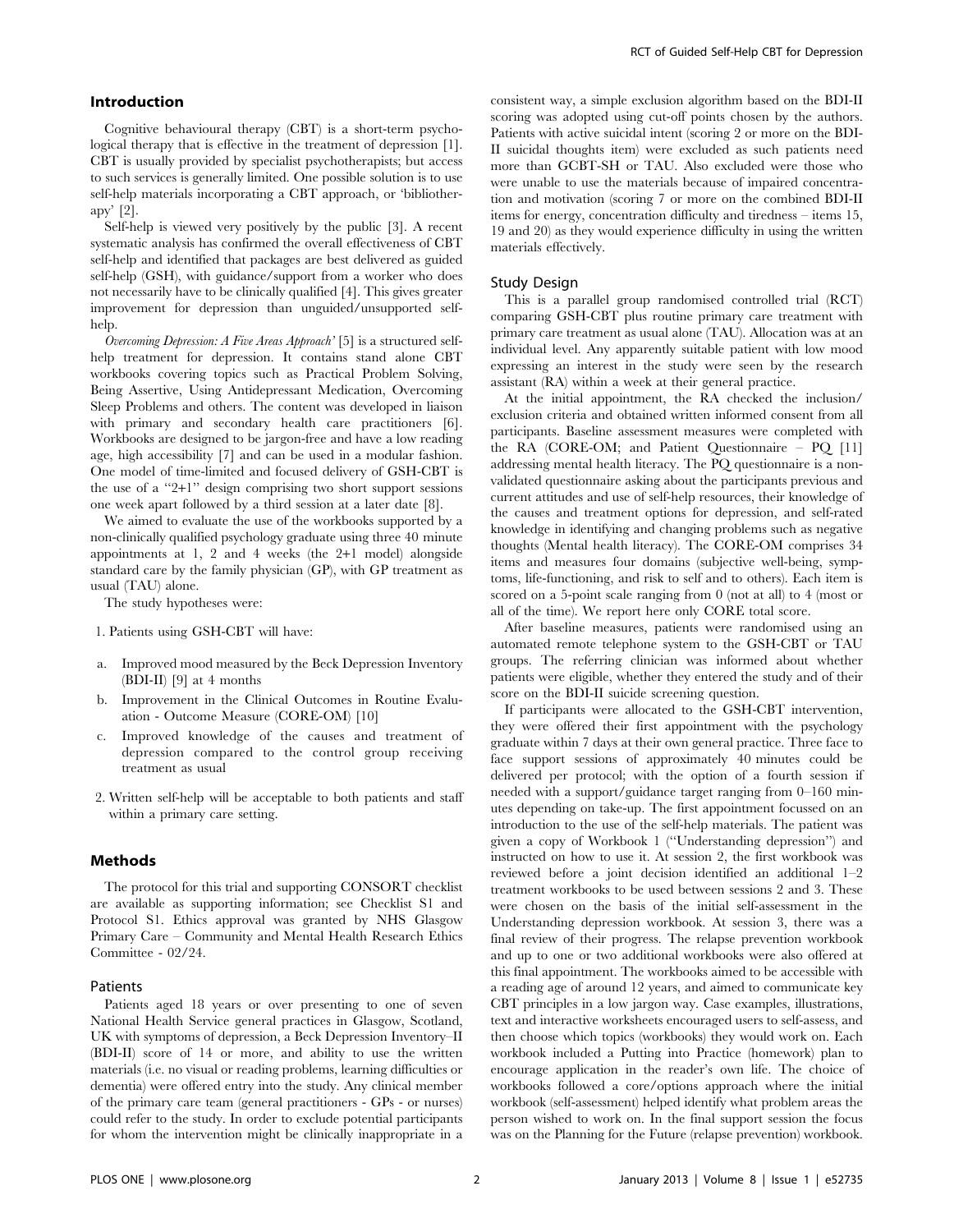At any time during treatment, patients could arrange to see their doctor or other health care practitioner as normal. The intervention by the psychology graduate was only to support the use of the self-help materials using a written support protocol and ''advice'' separate from the intervention was not offered. The GP was informed that the participant had been seen and discharged at the end of GCBT-SH support.

The support protocol focused on using and applying one to two workbooks per week. The support worker encouraged the participant to read, answer questions and plan how to put what was being learned into practice. Each session allowed progress or barriers to progress to be reviewed and plans to overcome these barriers to be discussed. The support worker was a non-clinically qualified psychology graduate with a basic honours degree in undergraduate psychology. During the course of the project only one support worker was used at any one time, and three support workers delivered the intervention over the course of the project. Face to face supervision was provided on a weekly or fortnightly basis.

The study methodology was approved by the local research ethics committee (NHS Glasgow Primary Care – Community and Mental Health Research Ethics Committee - 02/24), and the trial registered (ISRCTN13475030). The sponsor was NHS Greater Glasgow and Clyde.

### Outcome measures

In both arms, measures were obtained at baseline, and by mail at four and 12 months (see fig. S1). The primary outcome was a comparison between the BDI-II scores for the two randomised groups at 4 months. The BDI-II [9] is a 21 item self-rated questionnaire for depression, with each item rated 0–3 (score 0– 63). A score of 0–13 is classified as minimal depression, 14–19 mild, 20–28 moderate and 29–63 severe depression).

Psychological symptoms and social functioning (using the CORE-OM [10] scale), and acceptability of the intervention (using the Client Satisfaction Questionnaire- CSQ) [12] were compared.

#### Statistical Analysis

The sample size in this study is based on a published comparison between cognitive behavioural therapy and usual care using the BDI-II score at 4 months [13]. That study found a between groups effect size of 0.43 for their CBT intervention. This reflects an improvement of 4.5 points on the BDI-II – a clinically useful gain which is in the usual range selected by similar studies [14]. The study experienced a drop out rate of 10% by the 4 month follow up. We had estimated a drop-out rate of 33% because of the lower level of therapist contact in our design. To achieve 85% power to detect a between-group difference of 0.43 standard deviations requires 99 participants per group, based on standard formulae for a two-sample t-test. To allow for loss to follow-up, we aimed to randomise 300 patients. Given the slightly lower rate of loss to follow-up at 4 months of 28%, recruitment ceased at 281 subjects, and 4-month follow-up was achieved for 203 randomised participants.

All analyses were performed under the intention to treat principle, i.e. between-group comparisons were in relation to the randomised groups, regardless of participation with study interventions. Continuous outcome measures (BDI-II score, CORE-OM total score at 4 and 12 months, and measures of health literacy at 1 month) were compared between treatment groups at each relevant time point using analysis of covariance (ANCOVA), i.e. baseline-adjusted linear regression analysis. Estimates of mean differences between groups are reported with a 95% confidence interval (CI) and p-value. Analyses were initially carried out using only those subjects with available data. Additional analyses of BDI-II and CORE-OM total score were conducted after imputing missing values as equal to the baseline value.

For BDI-II scores, additional analyses were carried out of whether each individual achieved a 50% reduction in BDI-II score, relative to baseline. For these analyses, those with missing data are assumed not to have changed since baseline. Betweengroup differences are reported as an odds ratio with 95% CI and p-value.

Analyses were conducted using S-Plus for Windows v8.1. No adjustments were made for multiple comparisons. For the primary analysis, statistical significance was taken as 5%; for secondary analyses, p-values less than 5% were taken as indicative of true associations, with smaller p-values representing greater levels of evidence.

## Results

The flow of patients through the study is summarised in the Consort diagram in Figure S1.

## Baseline Clinical and Demographic Characteristics

Overall, 281 people entered the study – with 140 randomised to treatment as usual (TAU) and 141 to GSH-CBT. 94% of referrals came from the General practitioner, 5.7% from a practice nurse and 0.4% from a health visitor.

Characteristics of participants are summarised in Table 1.

The Carstairs index, available for each postcode/zip code area of Scotland was used as a measure of social deprivation [15,16]. Of patients who were screened for the study and were not recruited  $(n = 91)$ , 21 were not interested in the study, 12 were not depressed enough (a score of  $\leq$ 14 on the BDI-II), 24 were unable to use the materials and 34 were excluded based on the remaining exclusion criteria (low energy, concentration and motivation - 24, (24%), active suicidality - 10, (10%)).

The proportion using antidepressants at baseline in the TAU arm was 87/140 (62.1%) compared to 77/141 (54.6%) in GSH-CBT (Chi  $p = 0.246$ ). There was no evidence of a significant difference in proportion of people taking antidepressants at baseline (TAU 87/140, GCBT-SH 77/141  $p = 0.246$ ), at 4 months (TAU 62/126, GCBT-SH 58/123 p = 0.844), and at 12 months (TAU 53/111, GCBT-SH 54/105 p = 0.686). In the TAU arm 28 stopped antidepressants and 11 started them between baseline and 4 months  $(p = 0.009)$ . In the same time period, 21 stopped antidepressants and 13 started them in the GCBT-SH arm  $(p = 0.229)$ . Between 4 months and 12 months, in the TAU arm 10 stopped and 9 started antidepressants  $(p = 1)$ , and 10 stopped and 12 started antidepressants in the GCBT-SH arm  $(p = 0.83)$ . There was therefore no evidence of a significant change in proportion of people taking antidepressants between baseline and 4 months, baseline and 12 months, and between the proportion taking antidepressants at 4 and 12 months in the logistic regression.

## Treatment

Attendance and length of sessions in the GP-TAU arm  $(n = 140)$ : all patients had access to standard treatment from their family doctor  $(n = 140)$ . This would usually entail monitoring, antidepressant prescription and referral for specialist psychological therapies as recommended by national treatment guidelines [1]. These were delivered within a National Health Service (NHS) setting in which access to care is free at the point of contact. Typically reviews would be weekly to monthly.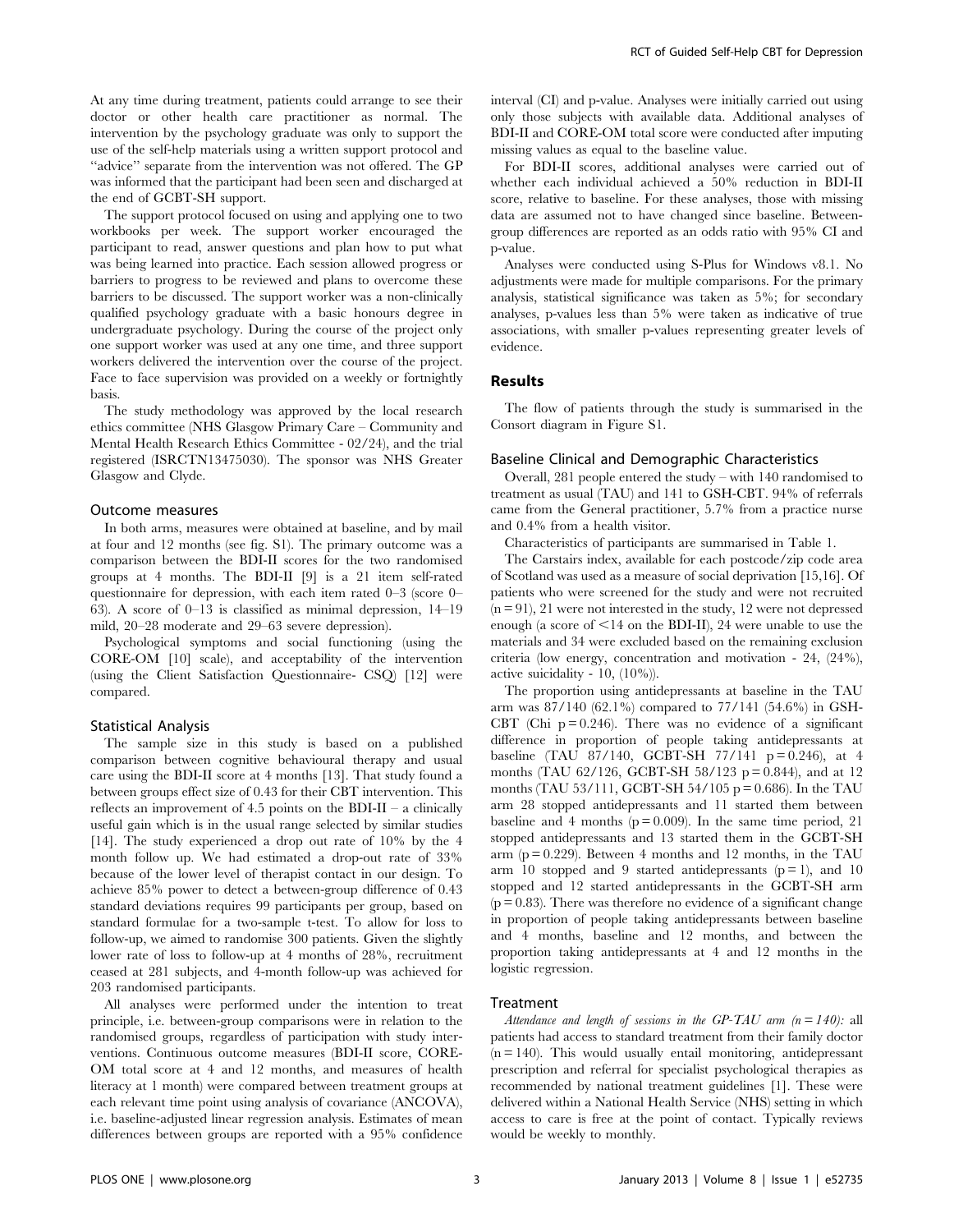Table 1. Characteristics of study participants and non-participants.

|                                           |                 | Non-participants | <b>Participants</b> |                |
|-------------------------------------------|-----------------|------------------|---------------------|----------------|
|                                           |                 |                  | <b>TAU</b>          | <b>GSH-CBT</b> |
| IΝ                                        |                 | 100              | 140                 | 141            |
| Age (years)                               | Mean (SD)       | 44.0 (16.5)      | 43.1 (14.2)         | 40.4 (13.9)    |
| Gender                                    | N (%) Male      | 32 (32%)         | 51 (36.4%)          | 38 (27.0%)     |
|                                           | N (%) Female    | 68 (68%)         | 89 (63.6%)          | 103 (73.0%)    |
| Current/recent use of self-help materials | N (%) Yes       |                  | 11 (7.9%)           | 14 (9.9%)      |
|                                           | N (%) No        |                  | 129 (92.1%)         | 127 (90.1%)    |
| Current/recent antidepressants            | N (%) Yes       |                  | 87 (62.1%)          | 77 (54.6%)     |
|                                           | N (%) No        |                  | 53 (37.9%)          | 64 (45.4%)     |
| Currently working/employed                | N (%) Yes       |                  | 103 (73.6%)         | 99 (70.2%)     |
|                                           | N (%) No        |                  | 15 (10.7%)          | 19 (13.5%)     |
|                                           | N (%) Not Known |                  | 22 (15.7%)          | 23 (16.3%)     |
| Deprivation score <sup>a</sup>            | Mean (SD)       | 5.2(2.14)        | 4.23(2.18)          | 4.38(2.21)     |

<sup>a</sup>Carstairs Depcat [16,17]: 1-7: 1 = most affluent areas; 7 = most deprived areas. doi:10.1371/journal.pone.0052735.t001

Attendance and length of sessions in the guided self-help CBT arm  $(n = 141)$ : Overall, 45% (64) of patients attended all three sessions. 17% (14) attended two, 10% (14) one and 22% (32) failed to attend a single session. Only 5% (7) of participants required a fourth session. The mean number of sessions was 2 (sd 1.29). The mean time spent with the psychology assistant was 42.7 minutes for session 1, 41.4 minutes for session 2 and 40.2 minutes for session 3 respectively (times available for session 1  $n = 83$ , session 2  $n = 69$ and session  $3$  n = 52).

Adherence to protocol was examined through regular supervision and through recording sessions. All recordings were examined and rated satisfactory against a brief adherence checklist [17].

#### Rates of Discontinuation and Adverse Events

One person died during the course of the study (from the TAU arm) of an unrelated condition (non-Hodgkins lymphoma). Deterioration using the BDI-II score at month 4 compared to baseline was 25.5% (TAU) and 4.0% (GCBT-SH), and at 12 months 25.5% (TAU) and 8.2% (GCBT-SH). Other adverse events were recorded using the follow-up PQ questionnaire which addressed participant attitudes towards the guided self-help approach as well as re-testing mental health literacy [11].

## **Efficacy**

Results for all evaluable data are summarised in Table 2. The primary outcome data at four months were available for 203 patients (72.2%) with similar rates of follow-up in each arm. Mean BDI-II scores fell from 29.1 to 22.0 (TAU) and from 29.8 to 16.4 for the GSH-CBT arm  $(p<0.001)$ . A lower response rate was obtained at 12 months (117/281, 41.6%). Table 3 shows sensitivity analyses where missing data have been imputed as the baseline value. CORE total scores were on average 0.26 points lower in the GSH-CBT group at four months  $(0.10 \text{ to } 0.42, \text{ p} = 0.002)$ . Significant differences were also observed at 12 months and although somewhat smaller in size were still evident when imputing missing values as return to baseline.

Results of mental health literacy changes are summarised in Table 4.

Our primary outcome is the BDI-II score. We used a reduction in score from baseline to 4 months as a measure of treatment

response [18]. At both 4 and 12 months there were also significantly higher proportions of participants achieving a 50% reduction in BDI-II score in the GSH-CBT arm. At 4 months 43/ 101 (42.6%) participants in the GSH-CBT arm achieved this reduction compared to 25/102 (24.5%) at 4 months (odds ratio 2.28, 1.25 to 4.17,  $p = 0.008$  in TAU. Recovery at 12 months was 31/62 (50.0%) for GSH-CBT, and 20/55 (36.4%) for TAU (odds ratio 1.75, 0.83 to 3.70,  $p = 0.14$ ).

#### Dose response

Overall, 3/16 (18.8%) recovered when they attended one or fewer self-help support consultations, compared with 40/85 (47.1%) in those attending 2 or more consultations (odds ratio 3.85 (95%CI 1.01-14.7  $p<0.049$ )).

Multiple aspects of mental health literacy were significantly improved in the intervention group (Table 4). Scores on the Client Satisfaction Questionnaire were also higher in the GSH-CBT group at one month, with a mean (SD) of 27.6 (4.4) compared to 20.0 (5.4) in TAU; a mean (95% CI) difference of 7.6 (5.7 to 9.5),  $p<0.001$ , based on a two sample t-test.

Since the between group effects always depends on the type of control group used, within effects are reported in Table 5.

## Discussion

#### Key points

The study successfully achieved its required sample size. The sample reflected a notable frequency of severe depression on BDI-II scores but the cohort was also well treated with pharmacotherapies for depression. There were significant gains at 4 months in terms of depression (BDI-II), and CORE total score.

The treatment is highly acceptable to participants and there is clear evidence of reduced clinical deterioration in mood for those receiving GSH-CBT. Importantly there were gains across several key outcome measures rather than in just one or two areas. We also observed significant gains in mental health literacy as well as in the CORE total score.

At 12 months, the benefits of self-help over TAU were maintained on the BDI-II.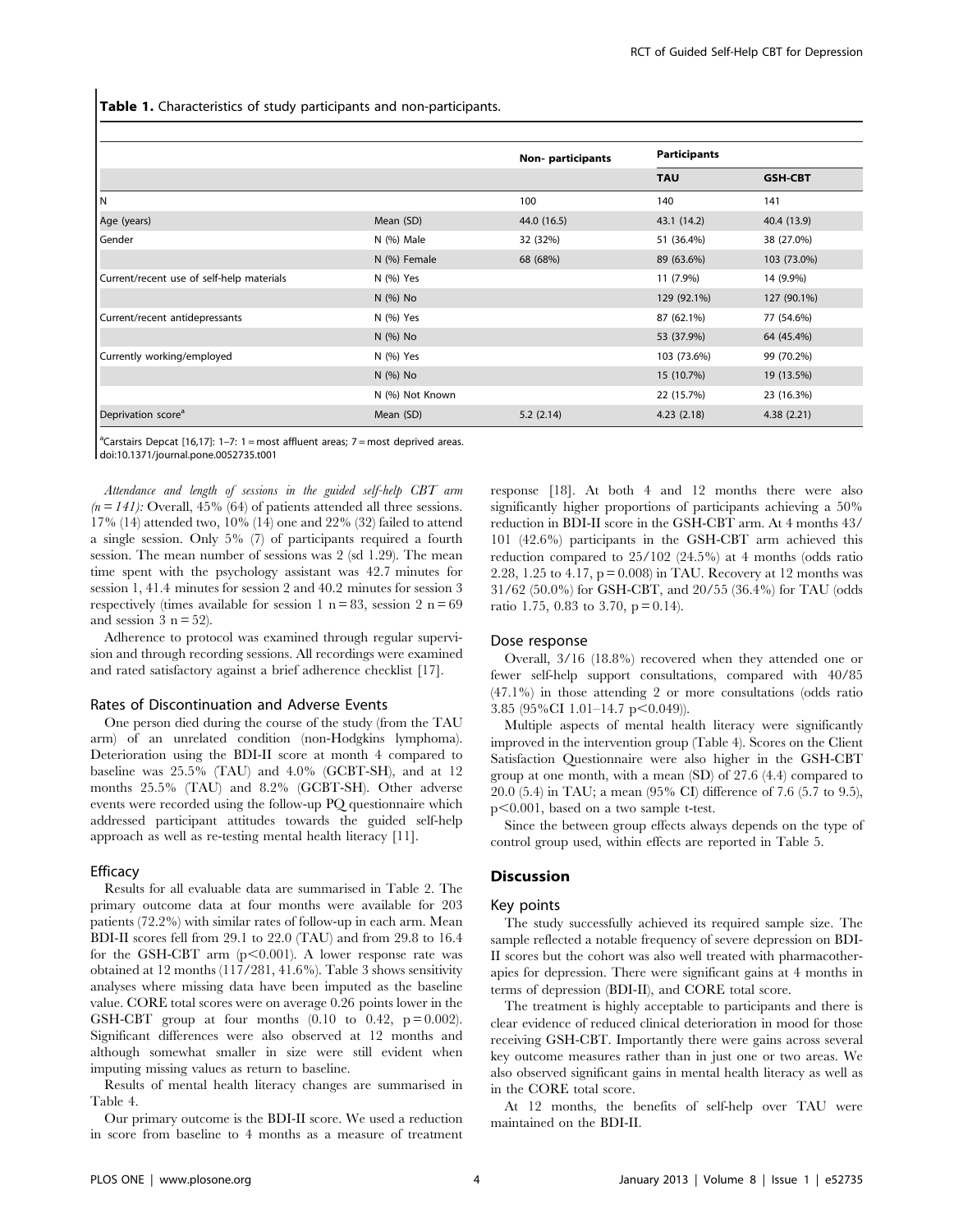Table 2. Outcomes at baseline, 4 months and 12 months in treatment as usual (TAU) and quided self-help CBT (GSH-CBT) groups, with treatment effect difference (TAU - GSH-CBT), 95% confidence interval (CI) and p-value, from ANCOVA analysis.

| Outcome              | <b>Treatment</b> | <b>Baseline</b><br>N<br>Mean (SD) | 4 Months                 |                                          | 12 Months   |                                          |  |
|----------------------|------------------|-----------------------------------|--------------------------|------------------------------------------|-------------|------------------------------------------|--|
|                      |                  |                                   | $\mathbf N$<br>Mean (SD) | <b>Difference</b><br>(95% CI)<br>p-value | N           | <b>Difference</b><br>(95% CI)<br>p-value |  |
|                      |                  |                                   |                          |                                          | Mean (SD)   |                                          |  |
| <b>BDI-II</b>        | <b>TAU</b>       | 140                               | 102                      | 5.26 (2.60, 7.92)<br>p<0.001             | 55          | 5.44 (1.27, 9.62)<br>$p = 0.012$         |  |
|                      |                  | 29.1 (9.2)                        | 22.0 (12.2)              |                                          | 20.2 (14.0) |                                          |  |
|                      | GSH-CBT          | 141                               | 101                      |                                          | 62          |                                          |  |
|                      |                  | 29.8 (9.6)                        | 16.4(11.1)               |                                          | 14.6 (11.2) |                                          |  |
| <b>CORE OM Total</b> | <b>TAU</b>       | 140                               | 110                      | $0.26$ (0.10, 0.42)<br>$p = 0.002$       | 56          | 0.38(0.14, 0.61)<br>$p = 0.002$          |  |
|                      |                  | 1.87(0.60)                        | 1.51(0.77)               |                                          | 1.40(0.85)  |                                          |  |
|                      | <b>GSH-CBT</b>   | 141                               | 109                      |                                          | 61          |                                          |  |
|                      |                  | 1.95(0.59)                        | 1.27(0.74)               |                                          | 1.00(0.70)  |                                          |  |

doi:10.1371/journal.pone.0052735.t002

Strengths: This study is community-based and reflects "real-life" referrals from a range of urban and semi-urban family practices with varying levels of socioeconomic deprivation. The pragmatic approach to recruitment is easily reproducible in clinical practice. We produced the largest RCT to date examining guided CBT written self-help. The recruitment model proved successful – overcoming an issue of problematic recruitment in a series of other studies in this field. The intervention is quickly delivered and is clinically effective. Overall 50.4% of people completed 3 or 4 sessions over the month's treatment.

Data collection, entry and analysis were performed independently to ensure the result was free from the potential bias induced by participation of the author of the materials in the study team. Furthermore the initial training of the guided self-help support workers was delivered by another member of staff. Remote randomisation and collection of data by a worker independent of the person delivering treatment also minimised bias.

#### Weaknesses

Our follow-up rate of 72.2% at 4 months is better than we predicted but is poorer at 12 months (41.6%) than we had hoped. We lack data on those participants who proved uncontactable and no data analysis is possible for those people. In the GSH-CBT arm, around 50% of people attended 2 or fewer sessions and 22% failed to take up the treatment.

Although the study design was analysed blind, because only one research assistant recruited and followed up patients it was not possible for the RA to retain blindness. Our use of self-rated questionnaires will mitigate against bias. Another area we would modify in future research would be the exclusion of people with low energy, concentration difficulty and tiredness. The rationale was to focus on people who could use the materials – but this excluded a small number of people with some ''core'' symptoms of depression. GP access to treatment as usual was available in both arms and could include a wide variety of possible interventions

Table 3. Outcomes (with missing data imputed as the baseline value) at baseline, 4 months and 12 months in treatment as usual (TAU) and guided self-help CBT (GSH-CBT) groups, with treatment effect difference (TAU - GSH-CBT), 95% confidence interval (CI) and p-value, from ANCOVA analysis.

| Outcome              | <b>Treatment</b> | <b>Baseline</b><br>N | 4 Months    |                                  | 12 Months   |                                    |  |
|----------------------|------------------|----------------------|-------------|----------------------------------|-------------|------------------------------------|--|
|                      |                  |                      | N           | <b>Difference</b>                | N           | <b>Difference</b>                  |  |
|                      |                  | Mean (SD)            | Mean (SD)   | (95% CI)<br>p-value              | Mean (SD)   | (95% CI)<br>p-value                |  |
| <b>BDI-II</b>        | <b>TAU</b>       | 140                  | 140         | 3.51 (1.29, 5.74)<br>$p = 0.002$ | 140         | 2.68 (0.46, 4.89)<br>$p = 0.018$   |  |
|                      |                  | 29.1 (9.2)           | 24.0 (11.9) |                                  | 26.0 (12.2) |                                    |  |
|                      | GSH-CBT          | 141                  | 141         |                                  | 141         |                                    |  |
|                      |                  | 29.8(9.6)            | 21.1(13.3)  |                                  | 23.9 (13.4) |                                    |  |
| <b>CORE OM Total</b> | <b>TAU</b>       | 140                  | 140         | 0.19(0.05, 0.33)<br>$p = 0.008$  | 140         | $0.24$ (0.10, 0.39)<br>$p = 0.001$ |  |
|                      |                  | 1.87(0.60)           | 1.57(0.75)  |                                  | 1.57(0.77)  |                                    |  |
|                      | GSH-CBT          | 141                  | 141         |                                  | 141         |                                    |  |
|                      |                  | 1.95(0.59)           | 1.45(0.78)  |                                  | 1.39 (0.82) |                                    |  |

doi:10.1371/journal.pone.0052735.t003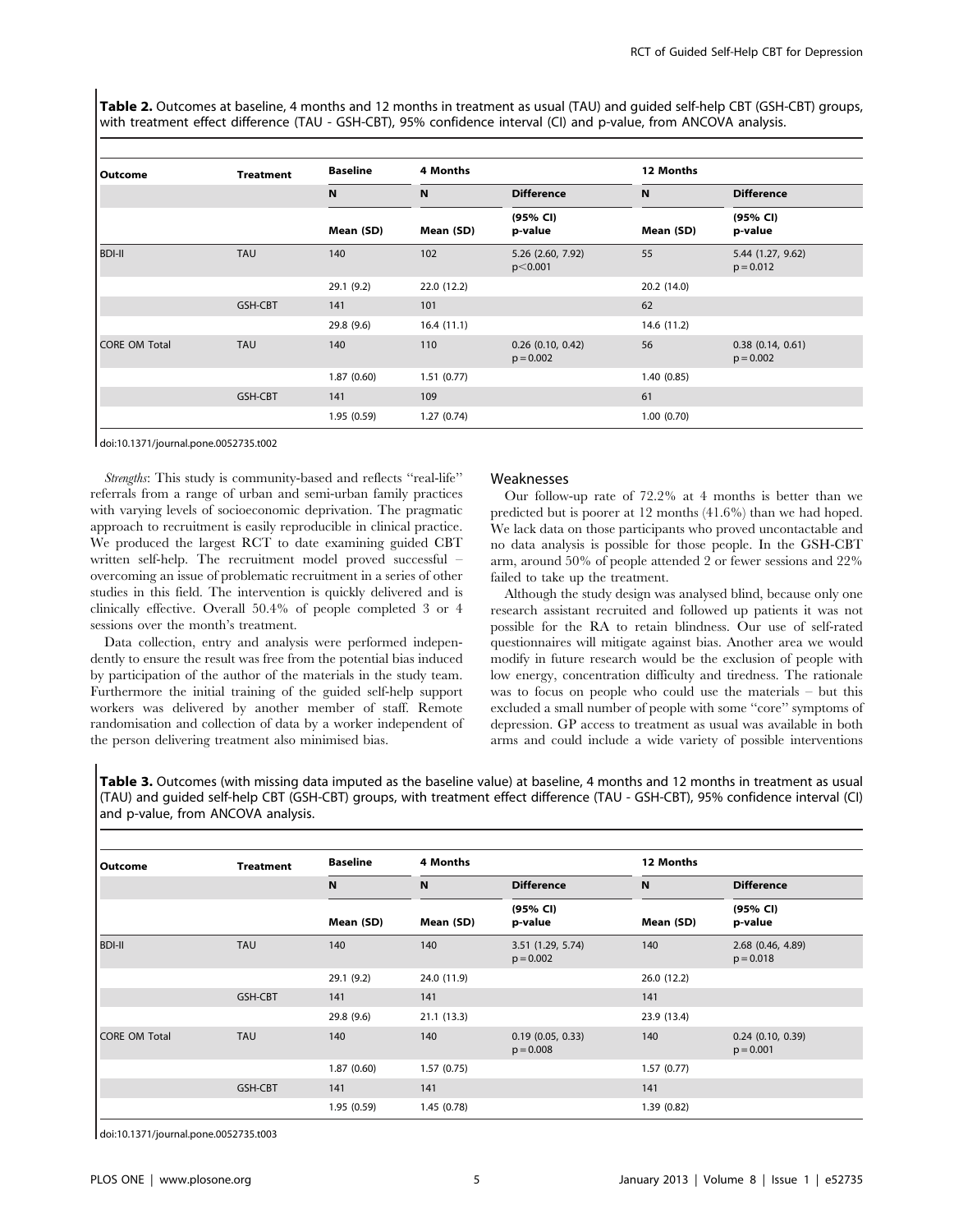Table 4. Self-Perceived Mental Health Literacy Scores (1 = very poor, 7 = excellent) at baseline and 1 month (evaluable data) in treatment as usual (TAU) and guided self-help CBT (GSH-CBT) groups, with treatment effect difference (TAU - GSH-CBT), 95% confidence interval (CI) and p-value, from ANCOVA analysis.

| Outcome                         | <b>Treatment</b>                      | <b>Baseline</b>                                                                    | 1 Month     |                                          |  |  |
|---------------------------------|---------------------------------------|------------------------------------------------------------------------------------|-------------|------------------------------------------|--|--|
|                                 |                                       | N                                                                                  | N           | <b>Mean Difference</b>                   |  |  |
|                                 |                                       | Mean (SD)                                                                          | Mean (SD)   | (95% CI)<br>p-value                      |  |  |
| Overall knowledge of depression |                                       |                                                                                    |             |                                          |  |  |
|                                 | TAU                                   | 132                                                                                | 55          | $-1.58$ ( $-1.98$ , $-1.18$ )<br>p<0.001 |  |  |
|                                 |                                       | 3.45 (1.65)                                                                        | 3.60 (1.36) |                                          |  |  |
|                                 | GSH-CBT                               | 133                                                                                | 63          |                                          |  |  |
|                                 |                                       | 3.73 (1.56)                                                                        | 5.30 (1.07) |                                          |  |  |
|                                 | Knowledge of the causes of depression |                                                                                    |             |                                          |  |  |
|                                 | <b>TAU</b>                            | 130                                                                                | 56          | $-1.77$ (-2.24, -1.30)<br>p<0.001        |  |  |
|                                 |                                       | 3.19 (1.59)                                                                        | 3.36 (1.38) |                                          |  |  |
|                                 | GSH-CBT                               | 133                                                                                | 63          |                                          |  |  |
|                                 |                                       | 3.57 (1.50)                                                                        | 5.33 (1.27) |                                          |  |  |
|                                 |                                       | Ability to describe how depression affects thinking/behaviour and bodily responses |             |                                          |  |  |
|                                 | TAU                                   | 132                                                                                | 55          | $-1.45$ (-1.87, -1.03)<br>p<0.001        |  |  |
|                                 |                                       | 3.62(1.56)                                                                         | 3.84 (1.29) |                                          |  |  |
|                                 | GSH-CBT                               | 133                                                                                | 63          |                                          |  |  |
|                                 |                                       | 3.85 (1.52)                                                                        | 5.43(1.17)  |                                          |  |  |
|                                 | Ability to notice negative thoughts   |                                                                                    |             |                                          |  |  |
|                                 | <b>TAU</b>                            | 132                                                                                | 56          | $-1.42$ (-1.90, -0.95)<br>p<0.001        |  |  |
|                                 |                                       | 3.86 (1.46)                                                                        | 4.04 (1.33) |                                          |  |  |
|                                 | GSH-CBT                               | 133                                                                                | 63          |                                          |  |  |
|                                 |                                       | 4.20 (1.47)                                                                        | 5.44(1.25)  |                                          |  |  |
|                                 |                                       | Ability to challenge negative thoughts and seek to have more helpful thoughts      |             |                                          |  |  |
|                                 | <b>TAU</b>                            | 133                                                                                | 56          | $-2.04$ ( $-2.48$ , $-1.60$ )<br>p<0.001 |  |  |
|                                 |                                       | 2.73 (1.39)                                                                        | 3.02 (1.36) |                                          |  |  |
|                                 | GSH-CBT                               | 133                                                                                | 62          |                                          |  |  |
|                                 |                                       | 2.99 (1.47)                                                                        | 5.10 (1.17) |                                          |  |  |

doi:10.1371/journal.pone.0052735.t004

including medication, psychology, counselling and psychiatry referral. We hope that the randomisation process will have equalised out the support needed in participants in the two arms.

Our future economic analysis will allow a better description of these additional inputs in each arm.

The study design did not control for the impact of the relatively low level of human supportive contact in the GSH-CBT arm. The

Table 5. Within-group changes BDI-II for completers and ITT analysis at 4 and 12 months.

| l Outcome     | Population | <b>Time Point</b> | TAU                              |                   | <b>SH-CBT</b>                    |                    |
|---------------|------------|-------------------|----------------------------------|-------------------|----------------------------------|--------------------|
|               |            |                   | <b>Mean Change from Baseline</b> | 95% CI            | <b>Mean Change from Baseline</b> | 95% CI             |
| <b>BDI-II</b> | Completers | 4 Months          | $-7.00$                          | $(-9.02, -4.98)$  | $-12.14$                         | $(-14.04, -10.24)$ |
| <b>BDI-II</b> | Completers | 12 Months         | $-8.00$                          | $(-11.71, -4.29)$ | $-13.35$                         | $(-15.97, -10.74)$ |
| <b>BDI-II</b> | ITT        | 4 Months          | $-5.10$                          | $(-6.66, -3.54)$  | $-8.70$                          | $(-10.33, -7.06)$  |
| <b>BDI-II</b> | ITT        | 12 Months         | $-3.14$                          | $(-4.72, -1.57)$  | $-5.87$                          | $(-7.46, -4.29)$   |

doi:10.1371/journal.pone.0052735.t005